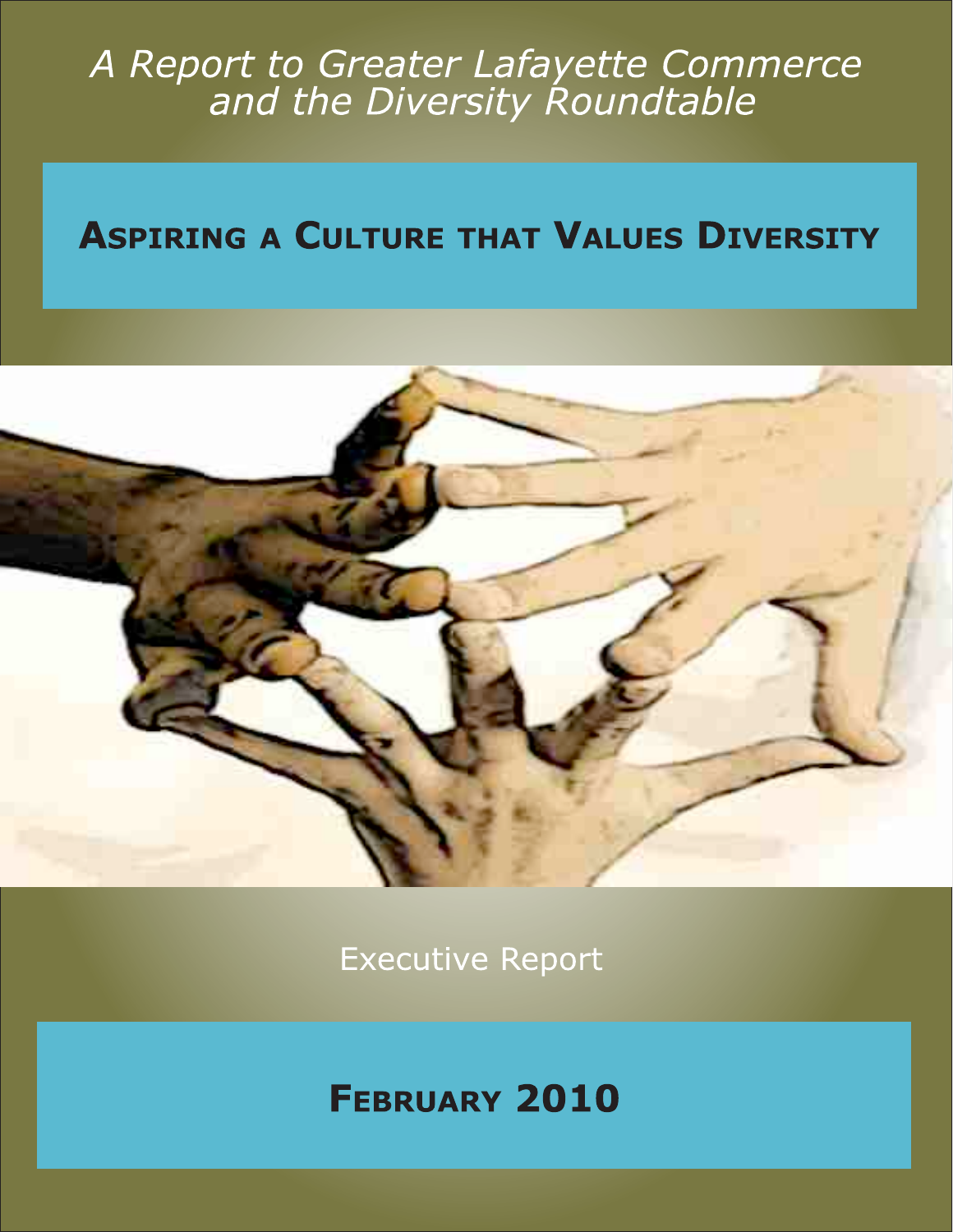## A Report to the Diversity Roundtable: Aspiring a Culture that Values Diversity

February 2010

This survey and report were made possible by the following organizations and governments. Greater Lafayette Commerce is most grateful to all contributors.

- Greater Lafayette Commerce  $\bullet$
- State Farm Insurance Company
- The Duke Energy Foundation
- Ivy Tech Community College
- Eli Lilly & Company
- Caterpillar, Inc.
- The Office of Engagement, Purdue University
- The Diversity Office, Purdue University
- The College of Liberal Arts, Office of Interdisciplinary Studies and Engagement, Purdue University
- Indiana Campus Compact Fellowship
- Tippecanoe County Government
- The City of Lafayette, IN
- The City of West Lafayette, IN

Gregory Gibson and John Stahura set up and managed the telephone interviews. Jennifer Stephens and JoAnn Miller analyzed the data and prepared the report. They are all associated with the Department of Sociology, Purdue University.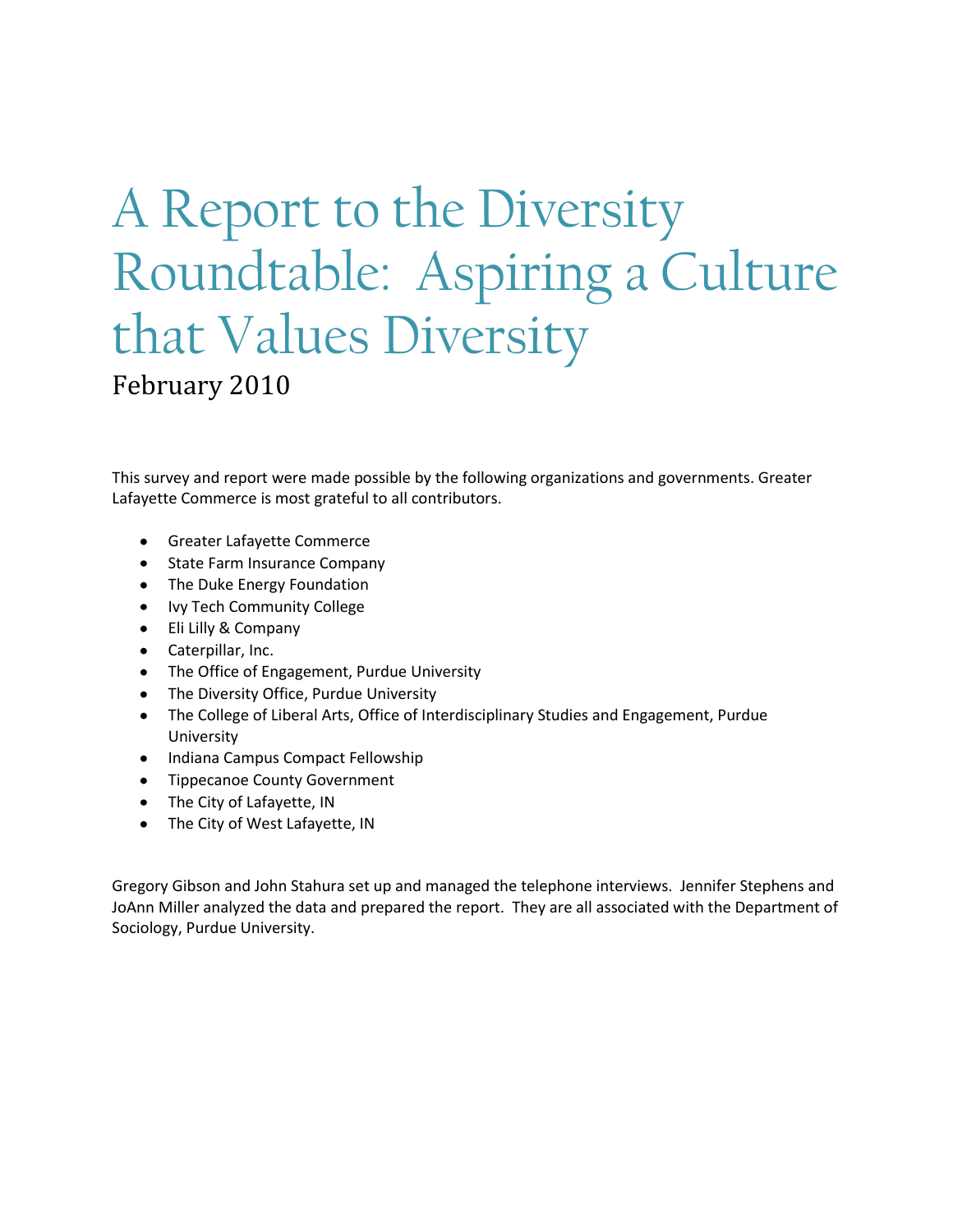February 2010 \_\_\_\_\_\_\_\_\_\_\_\_\_\_\_\_\_\_\_\_\_\_\_\_\_\_\_\_\_\_\_\_\_\_\_\_\_\_\_\_\_\_\_\_\_\_\_\_\_\_\_\_\_\_\_\_\_\_

An Abstract of the Greater Lafayette Community Diversity Survey, its Findings, its Limitations and Suggestions for Additional Inquiry

A Computer Assisted Telephone Interview (CATI) survey was conducted to measure perceptions of community diversity in the Greater Lafayette, IN area. The data were collected in the Fall of 2009. This report is delivered to Greater Lafayette Commerce and the Diversity Roundtable.

The CATI survey includes questionnaire items that measure the respondent's background characteristics, perceptions of changes in the community diversity climate, comfort with diversity, and perceptions of equal opportunity.

Overall, perceptions are favorable. Respondents from underrepresented minority groups, however, are much less likely to perceive equal opportunity compared to white respondents.

This report concludes with a summary of key findings and a summary of the survey's limitations. It makes suggestions for additional inquiry, especially interviews with members of underrepresented minority groups. It invites Greater Lafayette Commerce and the Diversity Roundtable to present and discuss findings with major stakeholders within the community.

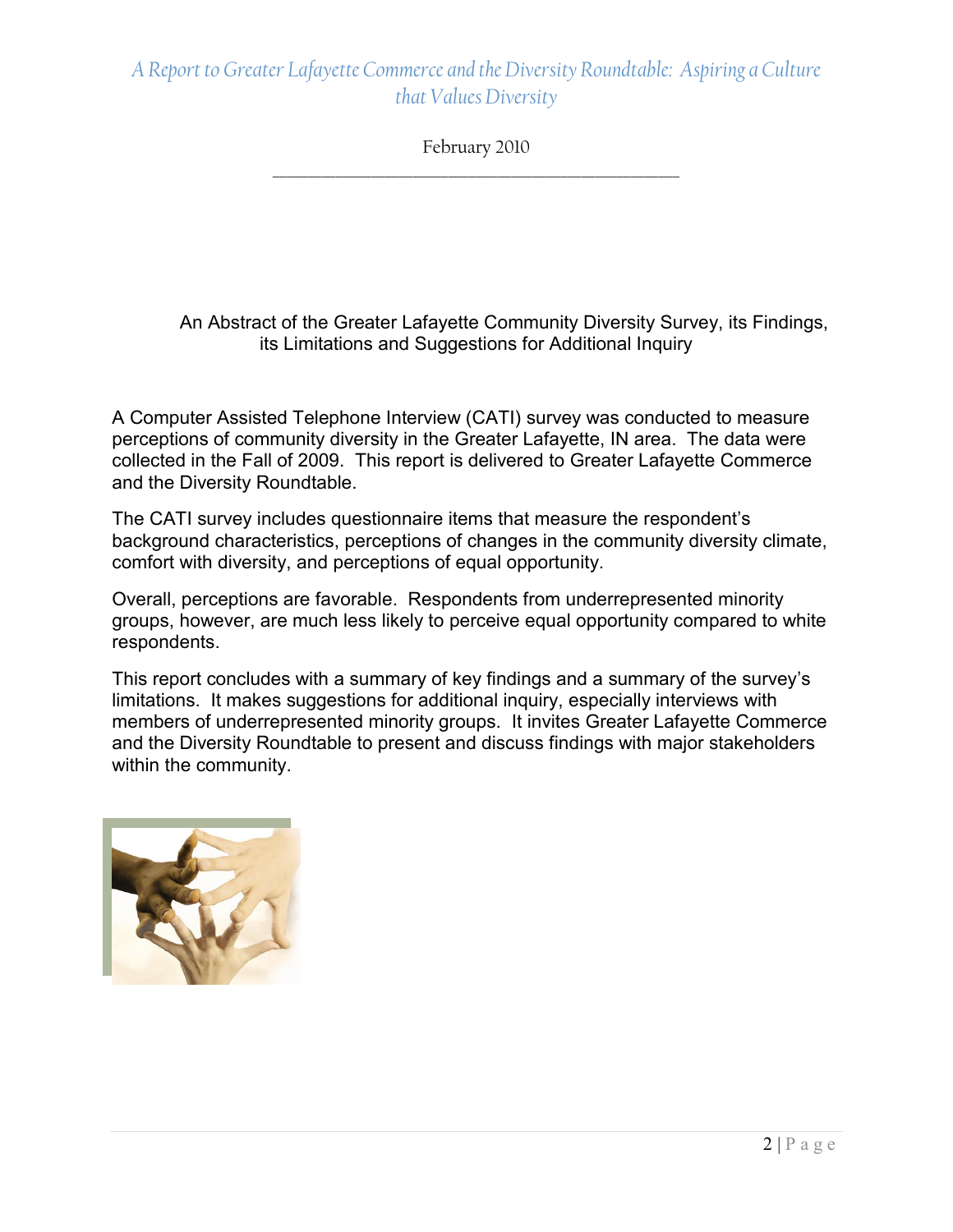February 2010 \_\_\_\_\_\_\_\_\_\_\_\_\_\_\_\_\_\_\_\_\_\_\_\_\_\_\_\_\_\_\_\_\_\_\_\_\_\_\_\_\_\_\_\_\_\_\_\_\_\_\_\_\_\_\_\_\_\_

#### *About the 2010 Survey*

The Diversity Roundtable (DRT) grew from recommendations made in the "Vision 2020: A Plan for the Future" report. DRT's vision is "A Community that Values Diversity." *Leadership, Education, and Awareness* are its three action areas.

The Vision 2020 committee and the DRT held several meetings and sponsored activities over the recent decade. In 2009, Greater Lafayette Commerce and the Diversity Roundtable made a commitment to measure the diversity climate in the Greater Lafayette area. Financial contributions from Greater Lafayette Commerce, major corporations, a foundation, Purdue University, Ivy Tech University, and the three local governments – Lafayette, West Lafayette, and Tippecanoe County – made possible the collection of empirical data.

Households throughout Tippecanoe County were randomly selected to respond to phone interviews. The results of the survey are intended to be used as benchmarks against which progress in achieving a community culture that values diversity can be measured in future years.

All telephone sample survey methods have limitations and 2010 diversity survey is no exception. Three sample limitations are especially important to consider. First, households without telephones are not included in the sample of respondents. Thus, all segments of the general population that subscribe exclusively to cell phone service are likely to be under represented by this survey. Second, the sample's educational attainment exceeds that of the general population. Most likely this reflects the notion that persons most interested in discussing diversity issues are well educated and therefore agreed to the phone interview.

The sample's sociodemographic characteristics were compared to the county's 2008 characteristics. With the exception of Hispanics or Latinos, the sample represents the race and ethnic composition of the Tippecanoe County population. Thus, the third major limitation of this diversity survey is the potential underrepresentation of Hispanics or Latinos. Because all respondents self-reported their race or ethnicity, and a known percentage reported bi- or multi- racial or ethnic backgrounds, it is possible, but not likely, that Latinos or Hispanics are represented in the sample proportionate to their distribution in the general population.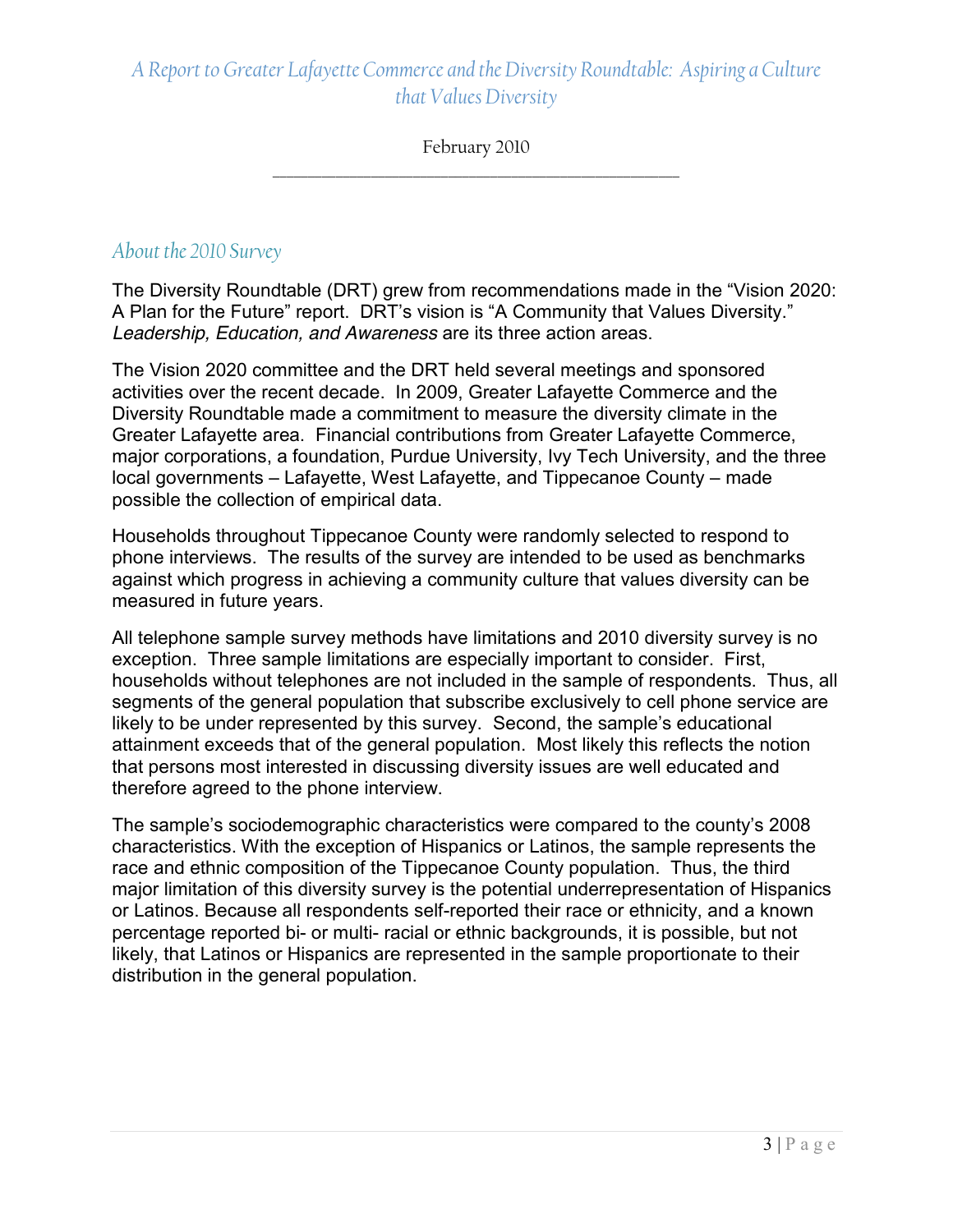#### February 2010 \_\_\_\_\_\_\_\_\_\_\_\_\_\_\_\_\_\_\_\_\_\_\_\_\_\_\_\_\_\_\_\_\_\_\_\_\_\_\_\_\_\_\_\_\_\_\_\_\_\_\_\_\_\_\_\_\_\_

The Purpose of the Survey was Threefold

1. To provide a concise view of Greater Lafayette's general population perceptions of diversity

2. To provide baseline data for future comparisons

3. To provide the Diversity Roundtable information to address diversity successes, challenges, and needs

#### A Sample Survey of the General Population

Five hundred adults in the general population of Tippecanoe County were surveyed by telephone in the Fall of 2009. For the purpose of representing Greater Lafayette women and men equally, a subsample of 366 adults, or 73 percent of the completed surveys, make up the sample used for data analysis.<sup>1</sup>

The data analysis sample

183 men 183 women

A random digit dialing method was used in the Computer Assisted Telephone Interviewing (CATI) lab in the Department of Sociology at Purdue University to generate the sample of respondents and to obtain the data. $2^2$ 

With the permission of Alysa Rollock, Vice President for Ethics and Compliance, Purdue University, questionnaire items from the Purdue 2006 Diversity Assessment Study were used in this survey. The items are therefore reliable and can be used in future surveys to measure changes over time in achieving a culture that values diversity.

#### **The Respondents**

**Length of Residence:**

- 62 % have lived in the area for 16 years or longer
- 34% have lived in the area between 2 and 15 years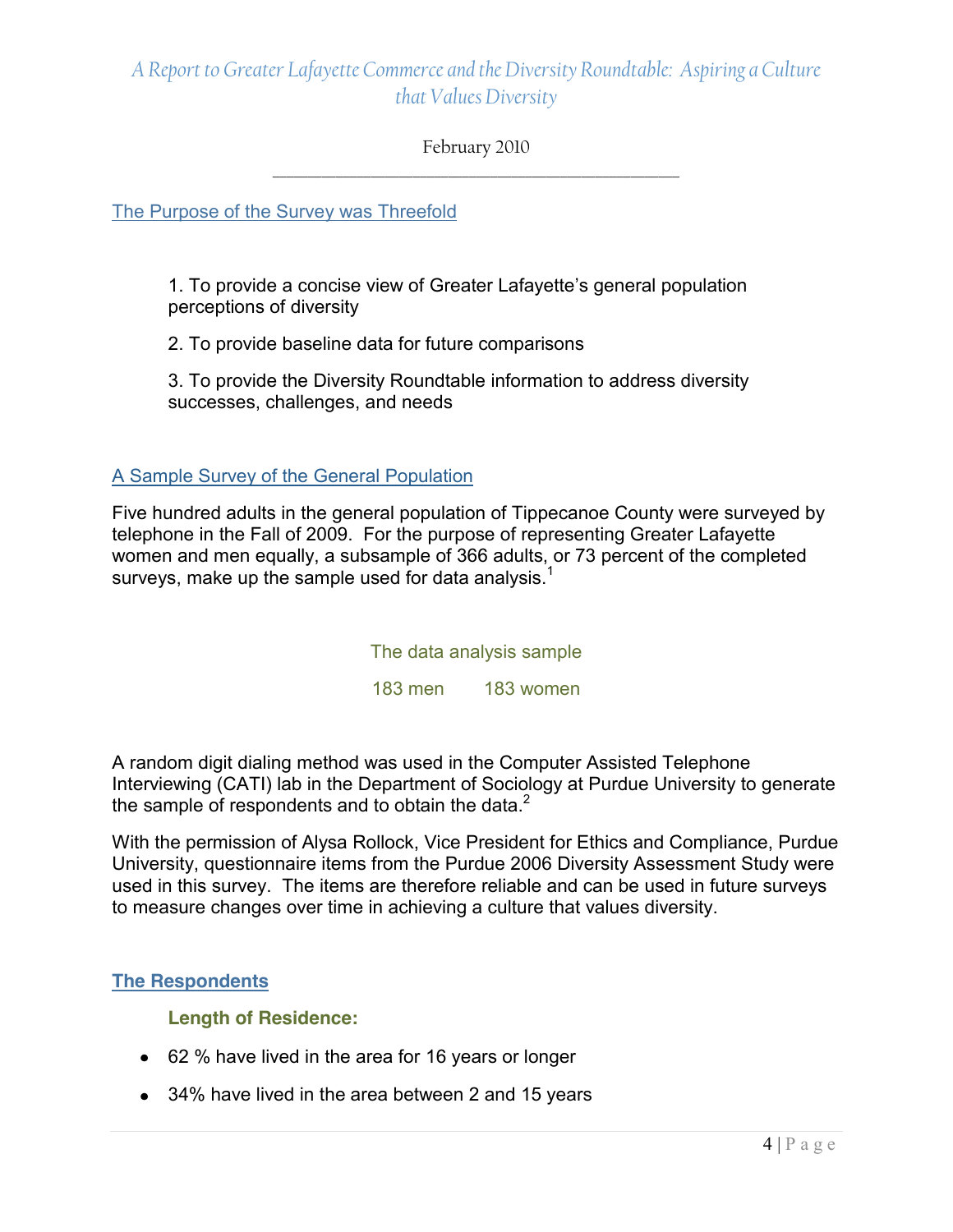#### February 2010 \_\_\_\_\_\_\_\_\_\_\_\_\_\_\_\_\_\_\_\_\_\_\_\_\_\_\_\_\_\_\_\_\_\_\_\_\_\_\_\_\_\_\_\_\_\_\_\_\_\_\_\_\_\_\_\_\_\_

• Less than 5 % have lived in the area for less than 2 years

Tippecanoe County and the Greater Lafayette Community have a history of housing stability. For example, the U.S. Census Bureau reports that 38.3 percent of the population lived in the same homes between 1995 and 2000.

#### **Race and Ethnicity:**

- 89 % are White
- 3.3 % are African American or Black
- 3.9% are Hispanic or Latino
- 3.7 % are Asian, Asian American, biracial, or multiracial

The respondents closely represent the County's 2008 population, $3$  with the exception of Hispanics and Latinos, who are likely underrepresented in the survey. They make up 7.3 percent of the area's general population

**Age and Family Status:**

- $\bullet$  Age
- $\bullet$  3 % are in the 18 22 year age range
- $\bullet$  8.4 % are in the 23 30 year age range
- 74 % are in the 31-61 year age range
- $\bullet$  14.6 % are 62 or older
- Family Status
- 61 % are married with children
- 12 % are married or live with a partner and do not have children
- 10 % are single parents
- 17 % are single with no children **Educational Attainment:**
- 2 % completed some high school
- 22 % earned the high school diploma or GED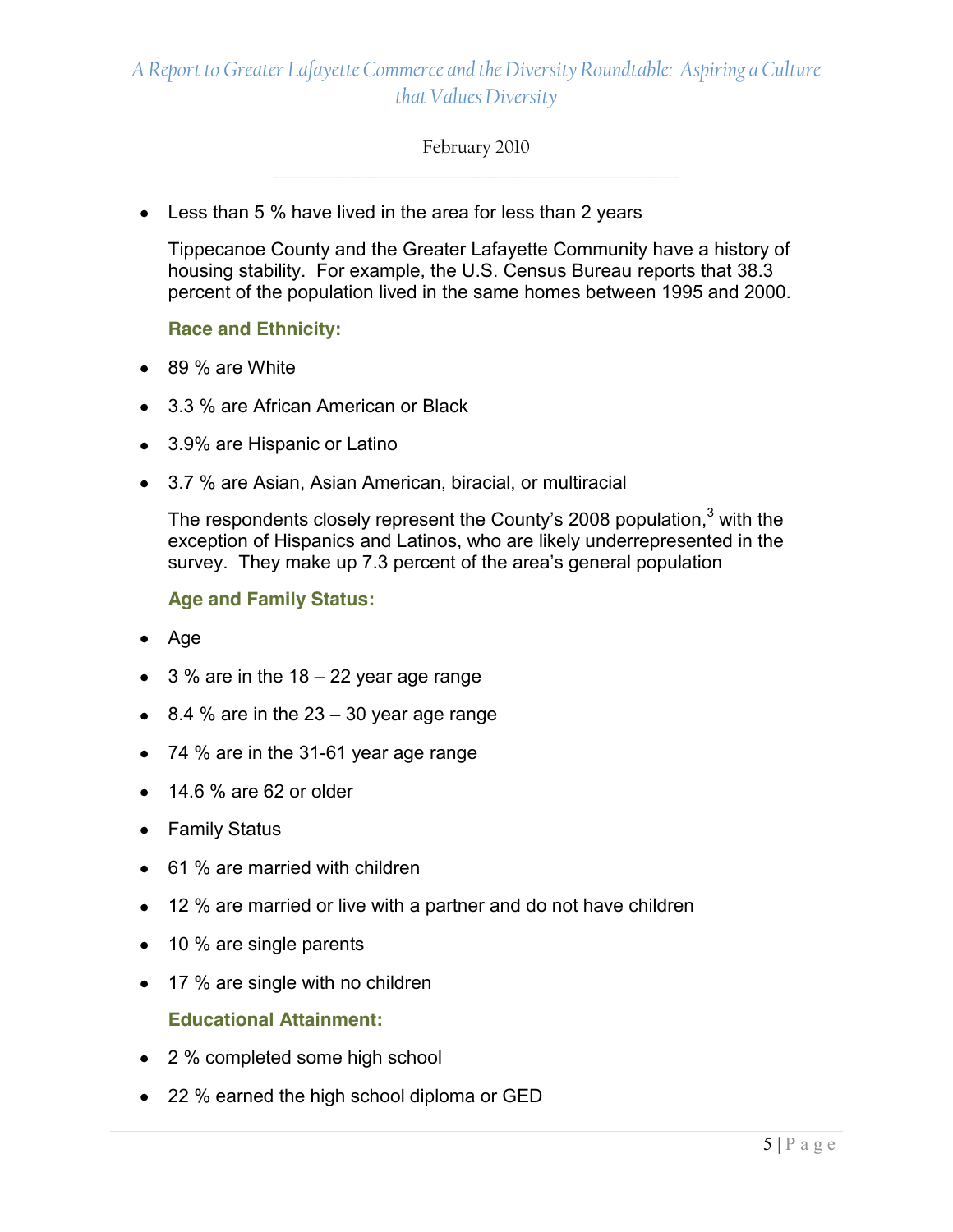February 2010 \_\_\_\_\_\_\_\_\_\_\_\_\_\_\_\_\_\_\_\_\_\_\_\_\_\_\_\_\_\_\_\_\_\_\_\_\_\_\_\_\_\_\_\_\_\_\_\_\_\_\_\_\_\_\_\_\_\_

- 22 % completed some college or the AA degree
- 54 % completed a 4-year college degree or an advanced degree

The respondents are more educated than the general population. Thirty-three percent of the general population in Tippecanoe County, according to the U.S. Census Bureau, has attained a college or advanced degree. The difference in educational attainment reported here is due to the random digit dialing and CATI methods for sampling and data collection. Those who answer the interviewer's call are likely to be more interested in diversity. The interviewer's introductory comment to each respondent is: "We are conducting a survey on diversity in the Greater Lafayette area … Do you have time now to answer some questions?"

#### **Employment:**

- $\bullet$  65 % of respondents are employed<sup>4</sup>
- 75 % of respondents' partners or spouses are employed

#### **Disabilities:**

- 10 % report having a disability of some type
	- $\circ$  7% have disabilities that limit their physical abilities
	- $\circ$  2.2 % have emotional or behavioral health disabilities

The percent of persons with a disability is close to what the U.S. Census Bureau reports for the Greater Lafayette area (12 percent).

**In Summary: Respondents are …**

- Well educated
- Long-term residents of the Greater Lafayette area
- Representative of the General Population in Tippecanoe County with the possible exception of Latinos or Hispanics

#### *The Survey: Community Diversity Climate*

Respondents were asked five questions to summarize perceptions of the community's diversity climate. "Since the year 2000, how has the diversity climate changed?"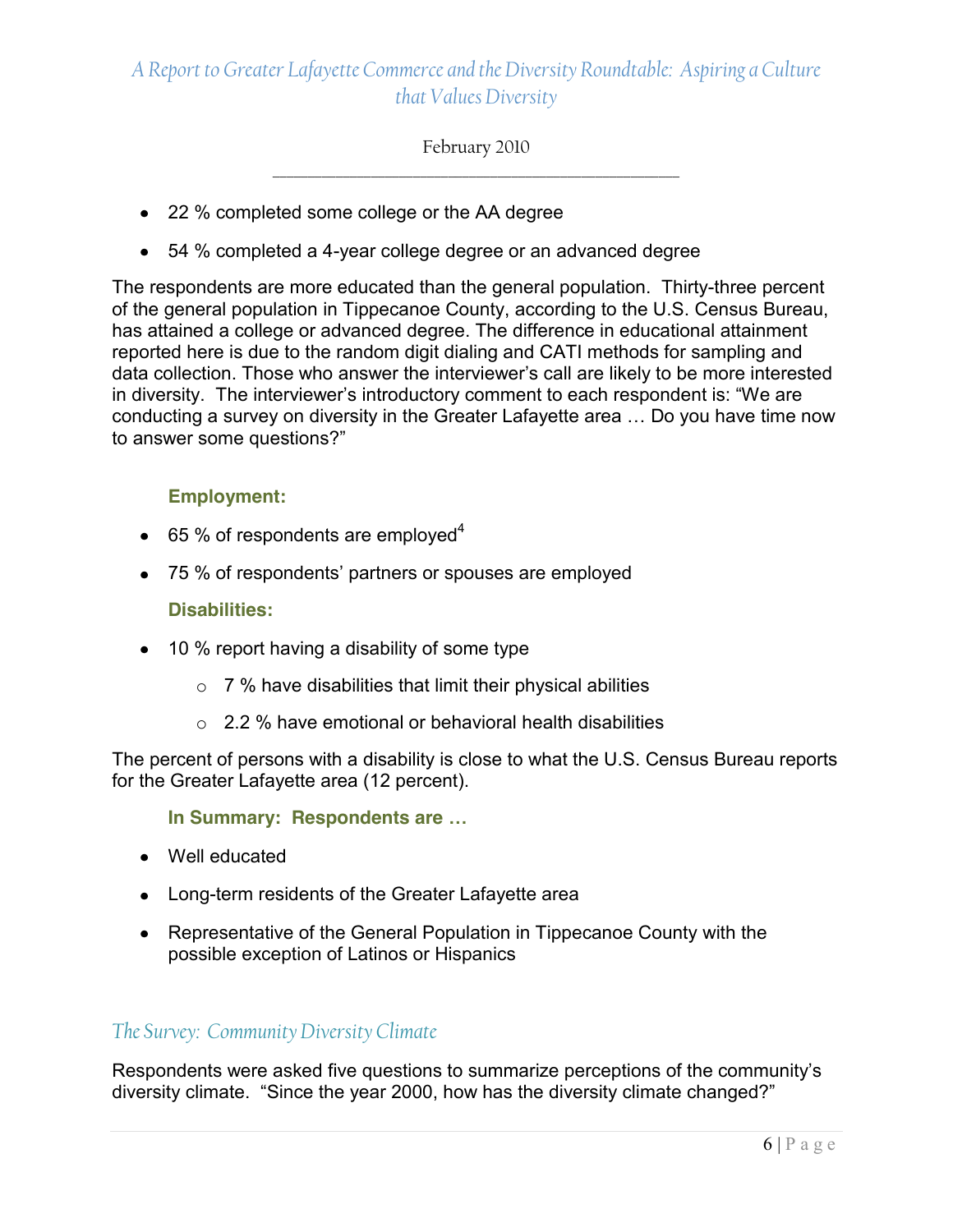February 2010 \_\_\_\_\_\_\_\_\_\_\_\_\_\_\_\_\_\_\_\_\_\_\_\_\_\_\_\_\_\_\_\_\_\_\_\_\_\_\_\_\_\_\_\_\_\_\_\_\_\_\_\_\_\_\_\_\_\_

- 1. … for me personally
- 2. ... for me at work
- 3. … for others at work
- 4. … for women at work
- 5. … for people of color

Answers were coded on a five point scale, ranging from code 1, "significantly more negative," to code 5, "significantly more positive." Three categories were made by collapsing the responses: (1) The climate is more positive now, (2) It stayed the same, and (3) The climate is more negative now.

About 50 percent of the respondents perceive that "for me personally," "for me at work," and "for others at work" the diversity climate is about the same now as it was in 2000. The majority of respondents, between 85 and 92 percent, perceive that the diversity climate has stayed the same or become more positive.

| Since the year 2000, how has<br>the climate changed if at all? | <b>More Positive</b> | Stayed the<br><b>Same</b> | More Negative |
|----------------------------------------------------------------|----------------------|---------------------------|---------------|
| For me, personally                                             | 35.10 %              | 51.80 %                   | 13.10 %       |
| For me, personally, at work                                    | 33.60 %              | 54.40 %                   | $12.00\%$     |
| For others at work                                             | 35.90 %              | 49.10 %                   | 15.00 %       |
| For women at work                                              | 44.80 %              | 47.70 %                   | 7.40 %        |
| For people of color                                            | 48.90 %              | 44.00 %                   | $7.10\%$      |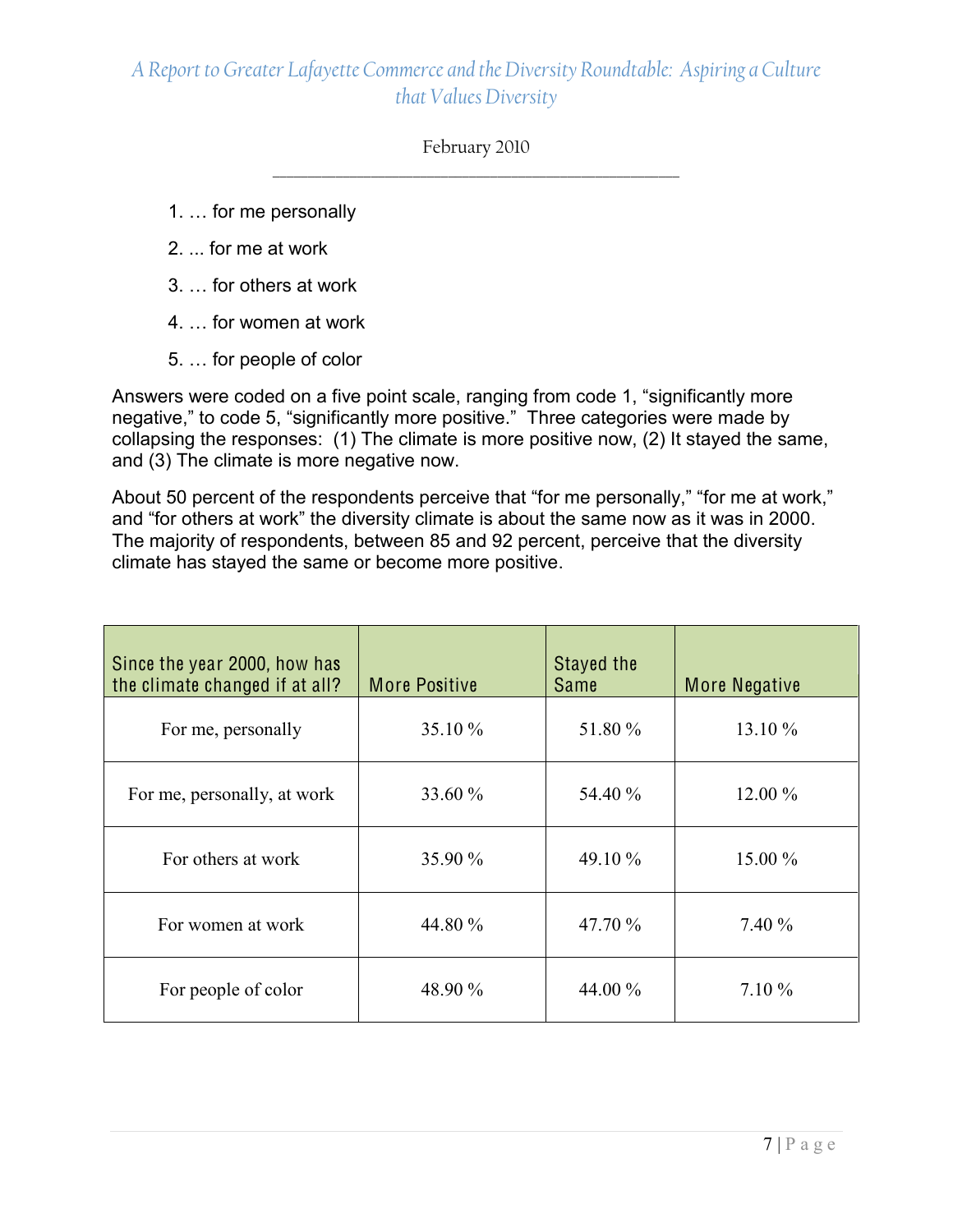February 2010 \_\_\_\_\_\_\_\_\_\_\_\_\_\_\_\_\_\_\_\_\_\_\_\_\_\_\_\_\_\_\_\_\_\_\_\_\_\_\_\_\_\_\_\_\_\_\_\_\_\_\_\_\_\_\_\_\_\_

These five single items or questions provide glimpses of how respondents perceive different elements of a diversity climate. The single items are not, however, as helpful as a factor or a scale that summarizes a complex concept such as diversity climate.

Thus, responses to the five items were analyzed with factor analysis and with the creation of an additive scale. In this report, the additive scale is used.<sup>5</sup> Interpreting the scale is straightforward because it is the sum of five responses. It is a highly reliable measure. The Chronbach's Alpha (a measure of reliability) is .81 on a scale of  $0 - 1.0$ .

#### Community Diversity Climate Scale

The analysis of the diversity climate scale gives the Greater Lafayette Community relatively good news to celebrate. The average score on the diversity climate scale is 17, based on a 5 – 25 point scale. Many of the respondents' characteristics are associated with high diversity climate scale scores.

The youngest and the oldest age groups have higher scores than those in the 23-61 age group. Length of residency in the area shows an interesting pattern. Those who are newcomers – living in the area for less than two years – and those who have lived in the area for 16 years or longer have high scores on the diversity climate scale.

| Community Diversity Climate Scale (5 – 25) | Average | Standard<br><b>Deviation</b> |
|--------------------------------------------|---------|------------------------------|
| Racial/Ethnic Group                        |         |                              |
| African American or Hispanic or Latino     | 18.14   | 3.44                         |
| White                                      | 16.70   | 3.10                         |
| Other                                      | 14.78   | 2.17                         |
| Age Group                                  |         |                              |
| 18-22                                      | 17.86   | 3.02                         |
| $23 - 30$                                  | 15.50   | 2.48                         |
| $31 - 45$                                  | 16.63   | 2.64                         |
| $46 - 61$                                  | 16.73   | 3.53                         |
| 62 or over                                 | 17.88   | 2.87                         |
| Educational Attainment*                    |         |                              |
| No College Degree                          | 16.11   | 3.51                         |
| College or Advanced Degree                 | 17.12   | 2.77                         |
| Disability                                 |         |                              |
| Has Disability                             | 18.33   | 3.08                         |
| No Disability                              | 16.66   | 3.12                         |
| $*p < .01$                                 |         |                              |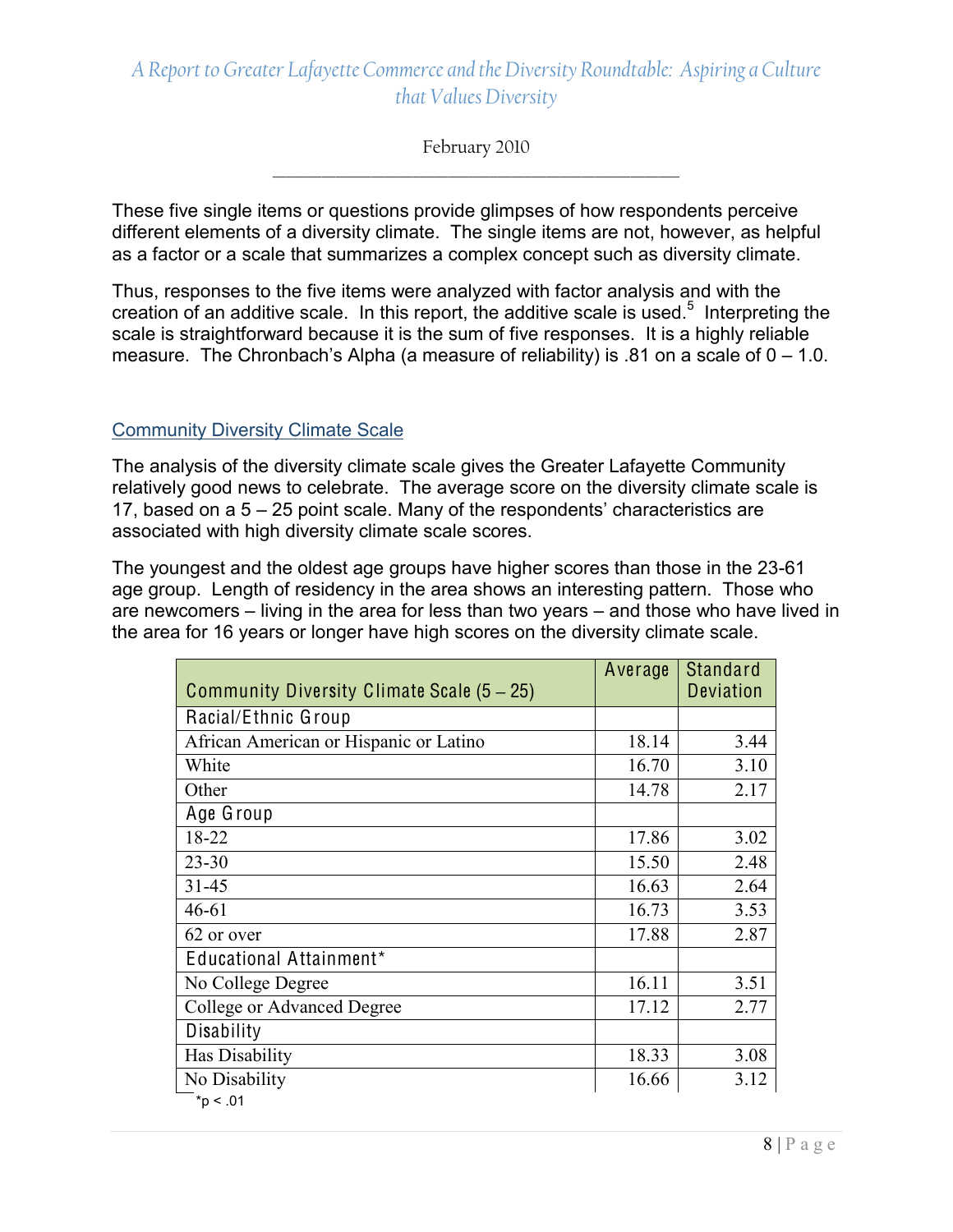#### February 2010 \_\_\_\_\_\_\_\_\_\_\_\_\_\_\_\_\_\_\_\_\_\_\_\_\_\_\_\_\_\_\_\_\_\_\_\_\_\_\_\_\_\_\_\_\_\_\_\_\_\_\_\_\_\_\_\_\_\_

#### *The Survey: Comfort with Diversity*

Respondents answered 16 questions focused on how comfortable they are interacting with people who are different from themselves. All responses were coded on a 5 point scale, ranging from "strongly disagree" to "strongly agree." The questions are divided into three groups.

- 1. How comfortable are you interacting with individuals …
	- a. Of a different culture
	- b. Of a different religion
	- c. Of a different race or ethnicity
- 2. How comfortable are you interacting with a work supervisor …
	- a. Of a different age
	- b. Who has a different disability status than mine
	- c. Of a different gender
	- d. Who has a different national origin than mine
	- e. With a different sexual orientation than mine
- 3. How comfortable are you interacting with a work colleague …
	- a. Of a different age
	- b. With a different disability status than mine
	- c. Of a different gender
	- d. Of a different culture
	- e. Of a different national origin
	- f. Of a different religion
	- g. Of a different race or ethnicity
	- h. Of a different sexual orientation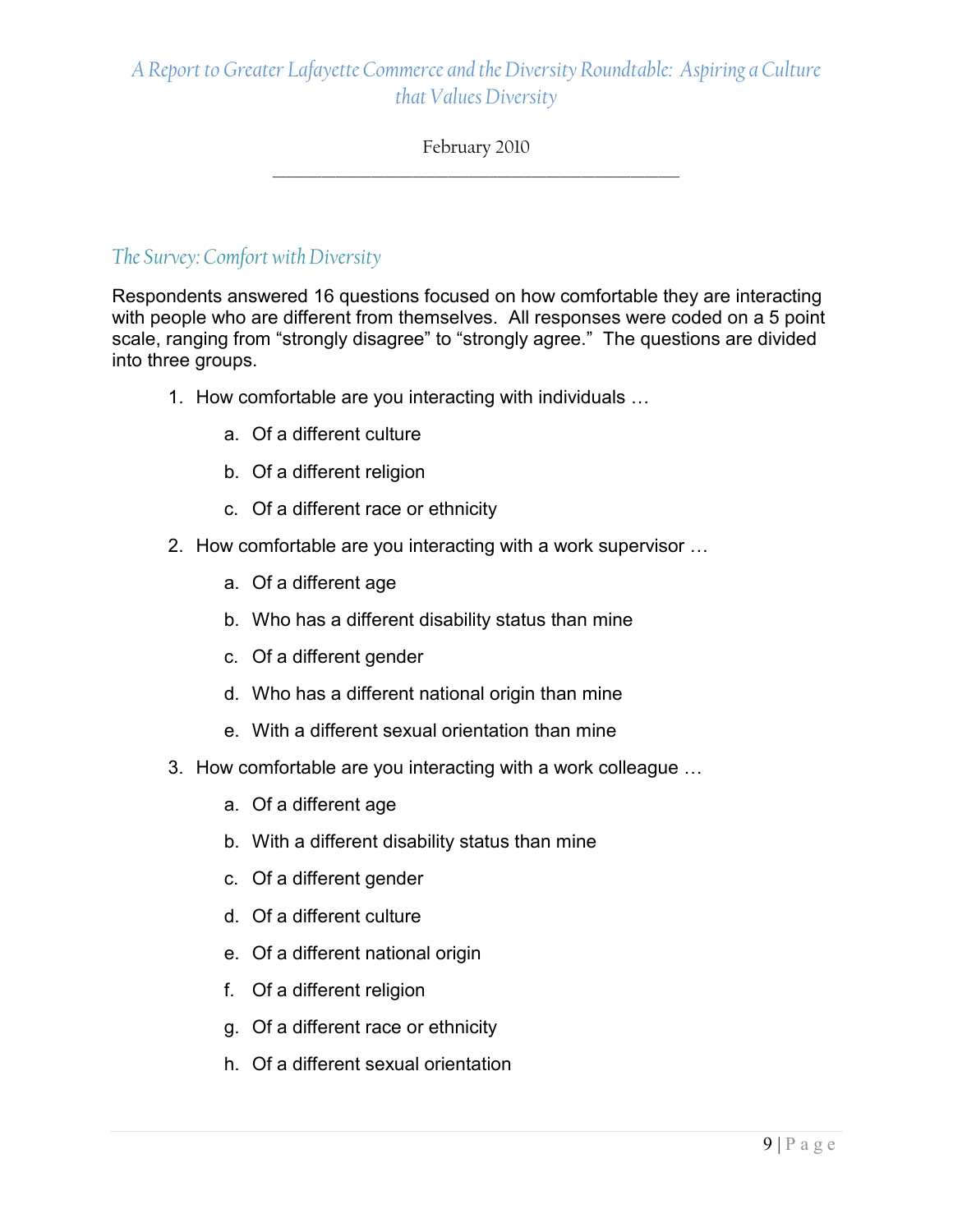February 2010 \_\_\_\_\_\_\_\_\_\_\_\_\_\_\_\_\_\_\_\_\_\_\_\_\_\_\_\_\_\_\_\_\_\_\_\_\_\_\_\_\_\_\_\_\_\_\_\_\_\_\_\_\_\_\_\_\_\_

Responses to all 16 questions were equally weighted and combined to create an additive or summary scale that measures Comfort with Diversity. The scale is a highly reliable measure. The Chronbach's Alpha (a measure of reliability) is .96 on a scale of  $0 - 1.0$ .

#### Comfort with Diversity Scale

Respondents in the Greater Lafayette Area are very comfortable interacting with individuals, work supervisors, and work colleagues who are somehow different than themselves. The average Comfort with Diversity scale for men and for women is 71 on a scale that ranges from 16 to 80 points. The only major difference is found across education levels. Women and men who have achieved a college or advanced degree are most comfortable.

| Comfort with Diversity Scale (16-80)   | Average | <b>Standard</b><br><b>Deviation</b> |
|----------------------------------------|---------|-------------------------------------|
| Racial/Ethnic Group                    |         |                                     |
| African American or Hispanic or Latino | 70.00   | 7.70                                |
| White                                  | 70.99   | 8.67                                |
| Other                                  | 72.86   | 10.06                               |
| Age Group                              |         |                                     |
| 18-22                                  | 67.83   | 13.36                               |
| $23 - 30$                              | 72.75   | 7.55                                |
| $31 - 45$                              | 70.83   | 8.06                                |
| $46 - 61$                              | 71.20   | 8.08                                |
| 62 or over                             | 66.13   | 7.02                                |
| Educational Attainment*                |         |                                     |
| No College Degree                      | 68.49   | 8.36                                |
| College or Advanced Degree             | 72.40   | 7.76                                |
| Disability                             |         |                                     |
| Has Disability                         | 68.57   | 10.83                               |
| No Disability                          | 70.99   | 8.12                                |

 $*_{p}$  < .01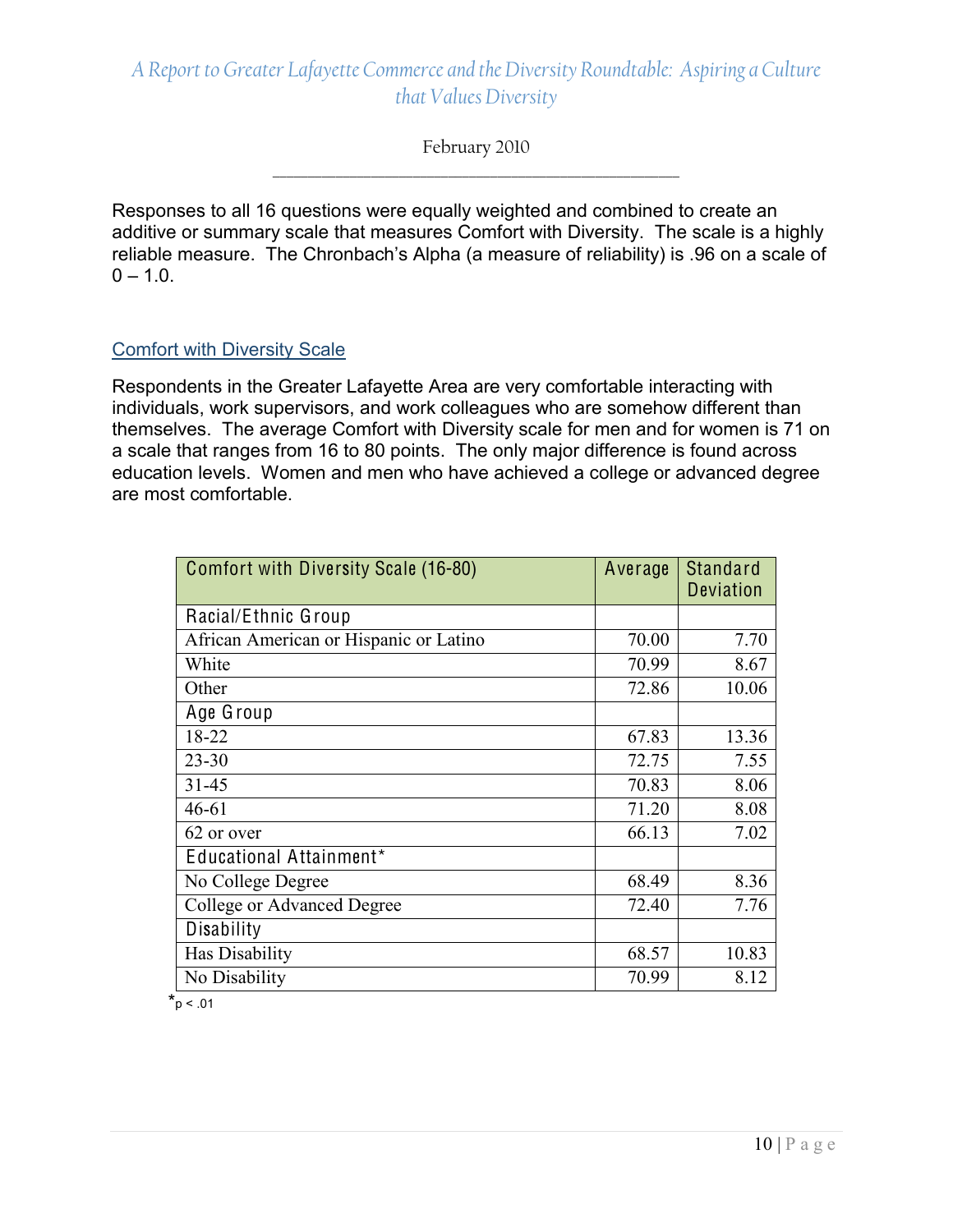#### February 2010 \_\_\_\_\_\_\_\_\_\_\_\_\_\_\_\_\_\_\_\_\_\_\_\_\_\_\_\_\_\_\_\_\_\_\_\_\_\_\_\_\_\_\_\_\_\_\_\_\_\_\_\_\_\_\_\_\_\_



#### *The Survey: Equal Opportunity and Reverse Discrimination*

A question in the survey asked respondents, "In Tippecanoe County, there is equal opportunity for each person to achieve his or her goals." Answers were coded on a five point scale ranging from "strongly disagree" (coded 1) to "strongly agree" (coded 5) and collapsed into three categories "agree," "neutral," or "disagree." The overall perception of equal opportunity is more positive for some groups than others. Eighty-three percent of white respondents perceive equal opportunity in the Greater Lafayette area. Yet only 59 percent of African American, Latino or Hispanic, or other ethnic groups perceive equal opportunity.

There is a large and statistically significant race and ethnicity difference in perceptions of equal opportunity. Additional inquiry is necessary to understand perceptions of equal opportunity. Are perceptions based on experiences in the workplace? Are they based on housing or educational opportunities? What actions should be taken to increase perceptions of equal opportunity across all segments of the general population?

| There is Equal Opportunity for Each Person to Achieve His or Her Goals |  |  |                            |  |
|------------------------------------------------------------------------|--|--|----------------------------|--|
| Race or Ethnicity                                                      |  |  | Agree   Neutral   Disagree |  |
| White                                                                  |  |  | 83.1 %   4.80 %   12.10 %  |  |
| African American / Latino or Hispanic / Other   59.5 %   8.1 %         |  |  | $\frac{132.40}{6}$         |  |

 $*p < .01$ 

Respondents were asked to react to the statement "'Reverse discrimination' plays a role in decisions made in Tippecanoe County." Although there are differences across the race and ethnicity groups, they are not statistically significant. Education significantly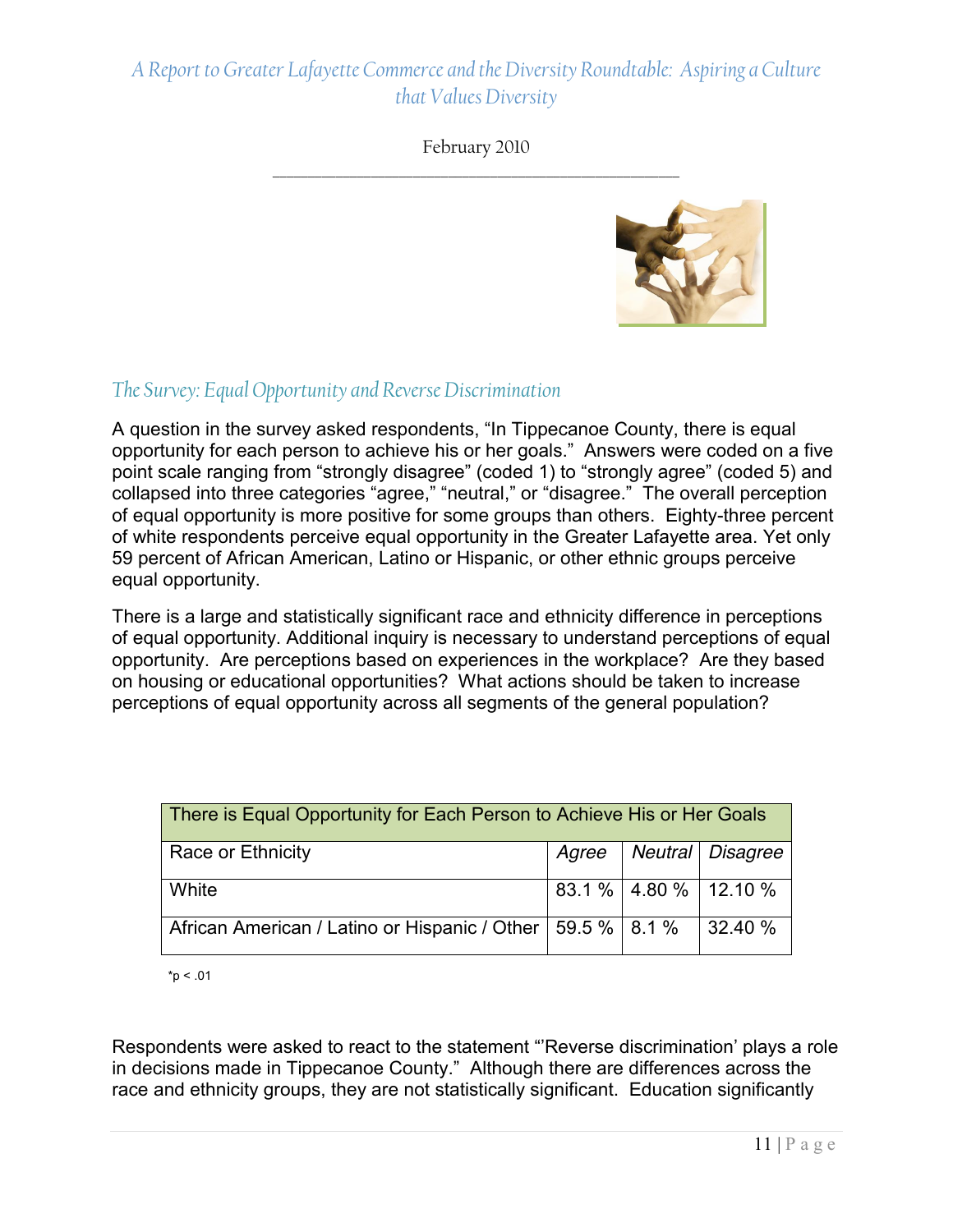February 2010 \_\_\_\_\_\_\_\_\_\_\_\_\_\_\_\_\_\_\_\_\_\_\_\_\_\_\_\_\_\_\_\_\_\_\_\_\_\_\_\_\_\_\_\_\_\_\_\_\_\_\_\_\_\_\_\_\_\_

affects perceptions. Those with college or advanced degree are likely to disagree with a reverse discrimination claim.

| County           | "Reverse Discrimination" Plays a Role in Decisions in the | Agree   | <b>Neutral</b> | <b>Disagree</b> |
|------------------|-----------------------------------------------------------|---------|----------------|-----------------|
| Gender           |                                                           |         |                |                 |
|                  | Female                                                    | 44.10 % | 10.50 %        | 45.40 %         |
|                  | Male                                                      | 46.40 % | 10.60 %        | 43.00 %         |
| Race / Ethnicity |                                                           |         |                |                 |
|                  | White                                                     | 44.80 % | 10.40 %        | 44.80 %         |
|                  | African American or Latino or<br><b>Hispanic or Other</b> | 47.10 % | 11.80 %        | 41.20 %         |
| Education*       |                                                           |         |                |                 |
|                  | No College Degree                                         | 55.60 % | 4.90 %         | 39.40 %         |
|                  | College or Advanced Degree                                | 36.00 % | 15.50 %        | 48.40 %         |

 $*p < .05$ 

#### *The Survey: Talking about and Working on Creating an Inclusive Work or Leisure Environment*

Respondents were asked to respond to two questions, using "strongly agree" to "strongly disagree" answers.

- a. I generally feel comfortable talking with my family and friends about diversity issues.
- b. I am interested in learning how to create a more inclusive work or leisure environment.

Ninety-five percent of all respondents agree or strongly agree with the notion that they are comfortable talking about diversity and 66 percent would like to work on learning how to create a more inclusive work or leisure environment. There are no significant differences in responses that are based on gender, race, or educational attainment.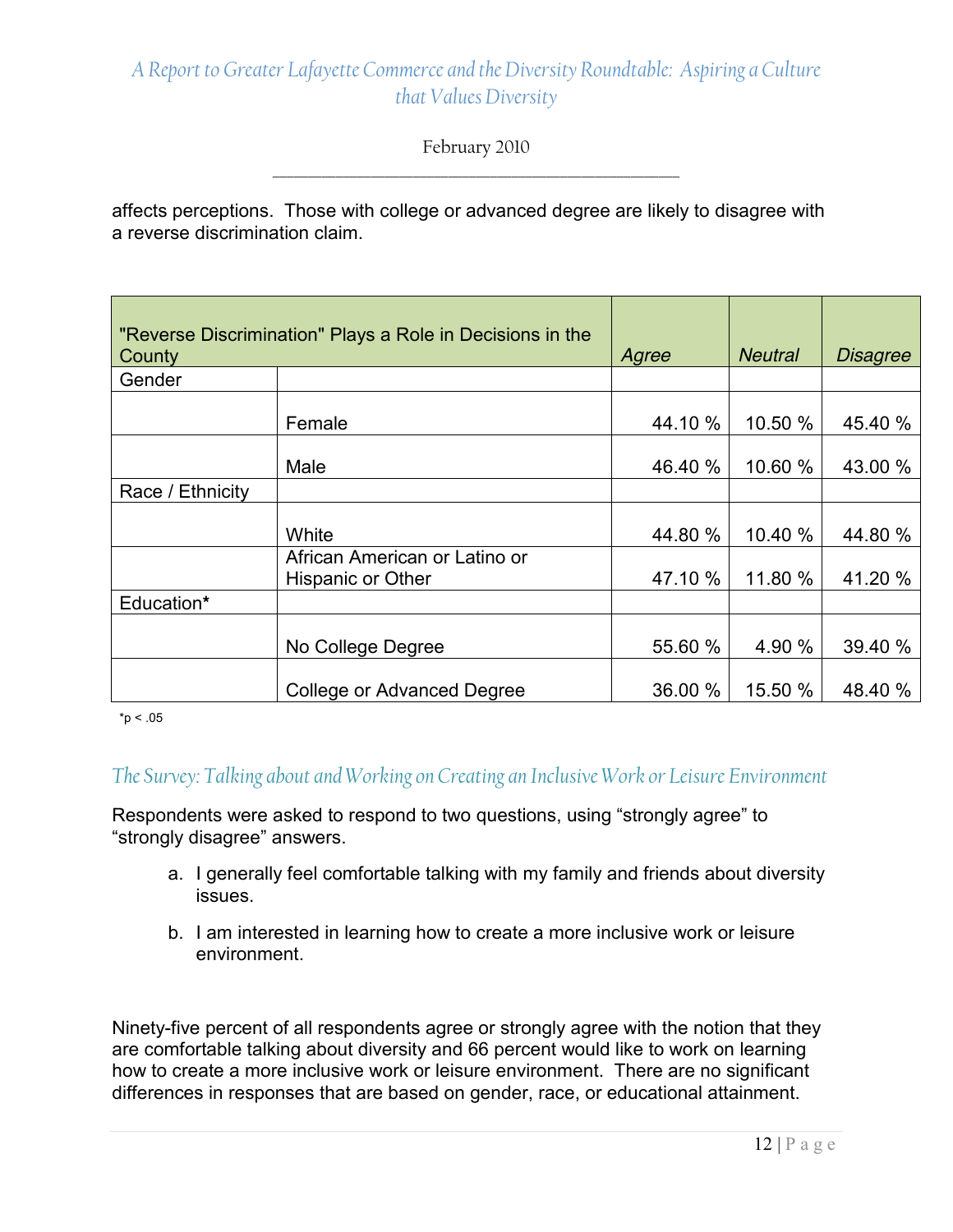#### February 2010 \_\_\_\_\_\_\_\_\_\_\_\_\_\_\_\_\_\_\_\_\_\_\_\_\_\_\_\_\_\_\_\_\_\_\_\_\_\_\_\_\_\_\_\_\_\_\_\_\_\_\_\_\_\_\_\_\_\_

#### *A Summary of Key Findings*

- *The respondents who participated in the Greater Lafayette Community Diversity survey represent the general population, with the possible exception of Latino and Hispanic persons.*
- *Race and ethnic groups express large and significant differences in perceptions of equal opportunities.*
- *The overall diversity climate in the Greater Lafayette area is relatively positive.*
- *The general population perceives that the diversity climate has improved or stayed the same over the last decade for women at work and people of color.*
- *The Greater Lafayette community thinks diversity is important and the population is eager to learn how to increase the value of diversity at work and in leisure activities.*
- *The general population expresses comfort with people unlike themselves as work supervisors and work colleagues. Women and those with high levels of educational attainment are most comfortable.*
- *Two‐thirds of all respondents would like to learn how to create a more inclusive work or leisure environment.*

#### *A Summary of the Survey's Limitations and Proposals for Additional Inquiry*

- All minority groups are likely underrepresented by this community diversity telephone *survey.*
- *No telephone survey can capture the experiences and perceptions of being an underrepresented minority group member in the community.*
- *Underrepresented minority group members need to be interviewed with a focus group format or face‐to‐face interviews for the purpose of understanding perceptions and experiences. Only then can suggestions for actions be taken to improve circumstances and therefore perceptions of equal opportunity in the Greater Lafayette area.*